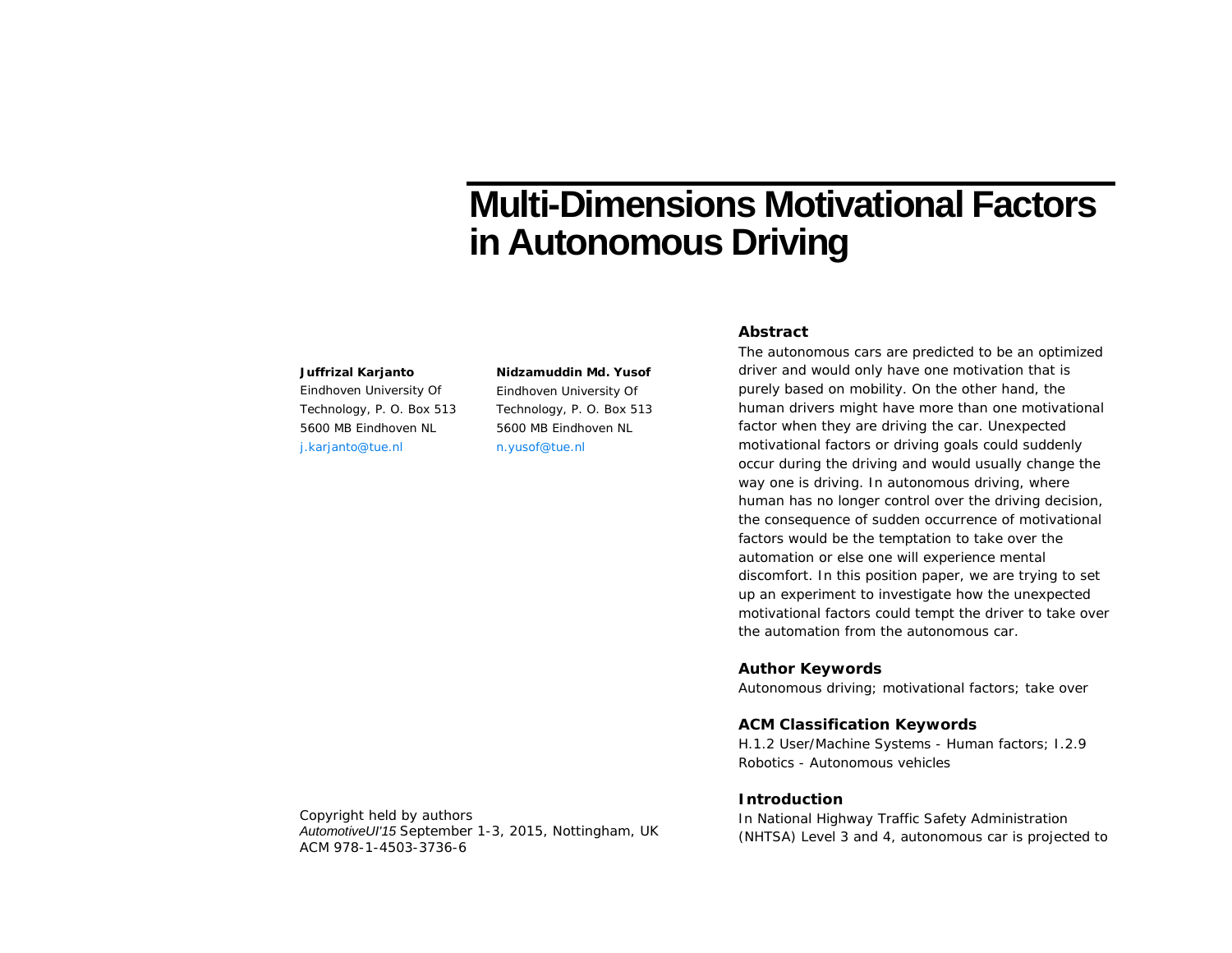take over the automation either partially or completely or in other words replacing the human driver in driving the car. On the other hand, according to [1] and [2], human driver drives a car in a satisficing manner where motives and emotions are the strong driven factors. Furthermore, during the driving, the human driver will tend to achieve the "targeted feeling" or "best feeling" depending on the situation and motivation. Meanwhile, autonomous car is projected to drive in an optimized manner where depending on the situations; the car will choose the suitable speed, distance between cars, fuel consumption while maintaining the physical comfort of the driver, abiding the traffic laws and driving safely. The difference in driving styles (satisficing vs. optimized) is predicted to cause mental discomfort especially when sudden motivational factors arise during the autonomous driving mode where human driver, either assertive or defensive type of river, has no control over the automation.

#### **Hypothesis**

There are two hypotheses to be tested in this experiment:

a) Assertive human drivers have higher tendency to take over automation when a motivational factor occurs compare to defensive human drivers

b) Take over time is the shortest when "seeking for thrill" motive takes place rather than when "in pressure" or "in hurry"

#### **Aims and Objectives**

The objective of this experiment is to study the influence of motivational factors on a two type of human drivers (assertive and defensive) in autonomous

driving mode. Three scenarios regarding motivational factors (hurry, pressure and thrill) in driving will be investigated.

a) To determine the temptation of the driver to take over the automation when sudden motivational factor occurred, in order to experience mental comfort

b) To determine how long one will take over the automation once the motivational factor occurs

c) To determine if the degradation of automation is required when motivational factor occurs

### **Theories**

*Differences in driving styles*

According to [1] and [3], driving is determined by motivational factors and it is a process of maintaining a state of mental comfort or known as "comfort zone". In addition, "comfort zone" could be different to a different driver and every driver wants to acquire that particular "target feeling" or "the best feeling" when they are behind the steering wheel [2].

As revealed by the study done by Continental in 2015, consumers has shown that emotions are more powerful than reasons when it comes to driving a car [4].

Different driving styles (optimized vs. satisficing) and different motivations (one-dimensional vs. multidimensional) between autonomous car and human driver would therefore create conflicts such as temptation to take over the automation. In addition, the mismatch between driving styles and motivations would cause mental discomfort or intrusion of "comfort zone" for the human driver.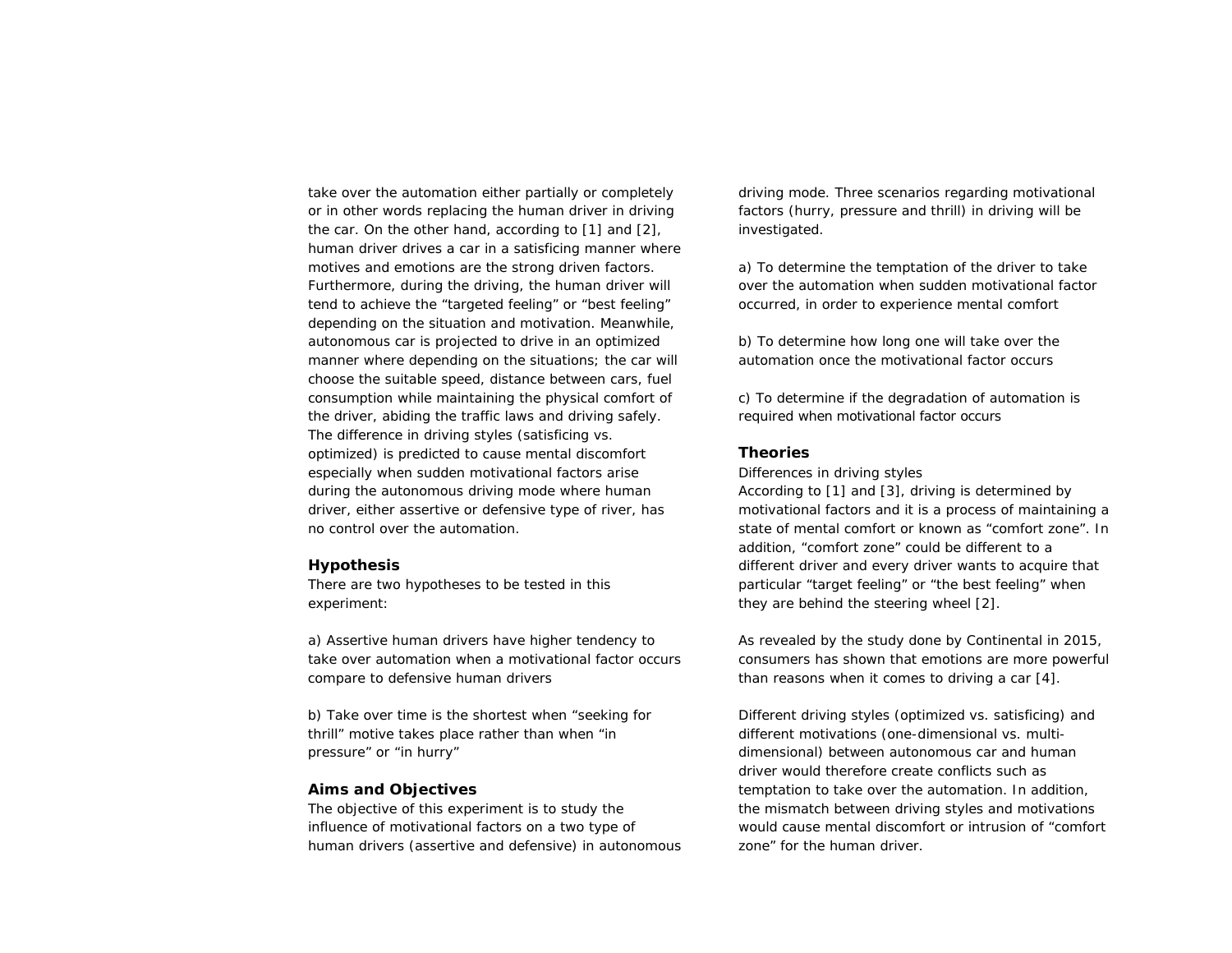## *Take over*

Take-over could be divided into two (2) situations:

- a) Forced or involuntary take-over which comes down a situation when autonomous system would be failed soon (reaching the boundaries of AC as mentioned by [5]) or already has failed.
- b) Voluntary take-over is done by the human driver because of the needs to take over the control to fulfil psychological and emotional needs.

#### *Motivational Factor*

Mobility, to get from one place to another, is one of the main motivations of why human drives a car [1]. In addition, some drivers do have other motivational factors such as to get the "targeted feelings" in driving for example, pleasure, sensation, secure and so on [2]. [1] also states that mobility and other motivational factors at the beginning of the trip will influence the decisions and chosen speed of the entire trip. However, motivational factors or goals could suddenly occur during the trip and these motives could arise from within the traffic (infrastructures, other drivers) or from outside the traffic (a phone call, a sudden realization) and hence largely influence the decisions along the trip [3].

There are three motivational factors that we are interested which are "seeking for thrill", "in pressure" and "in hurry". These three factors are chosen because they are associated with "thrill" dimension in which we used to sort the type of drivers (either assertive or defensive).

## **Proposed Methods**

There are two proposed methods:

- a) Method 1 is proposed by using the driving simulator
- b) Method 2 is proposed using City Car Driving software

### *Proposed scenarios*

There are two parts in this experiment, in the first part the participants will have to answer a set of survey to determine the type of driving styles (either defensive or assertive based on "thrill" dimension). In the second part, the participants will undergo the simulation study in autonomous driving mode from location A to destination B. There are four scenarios in which the participant will have to encounter.

a) Scenario 1 (served as baseline) – driving autonomously from A to B as shown in **Error! Reference source not found.**.



Figure 1 : Scenario 1

b) Scenario 2, 3 and 4 – driving autonomously from A to B with the implementation of motivational factor as shown in **Error! Reference source not found.**.